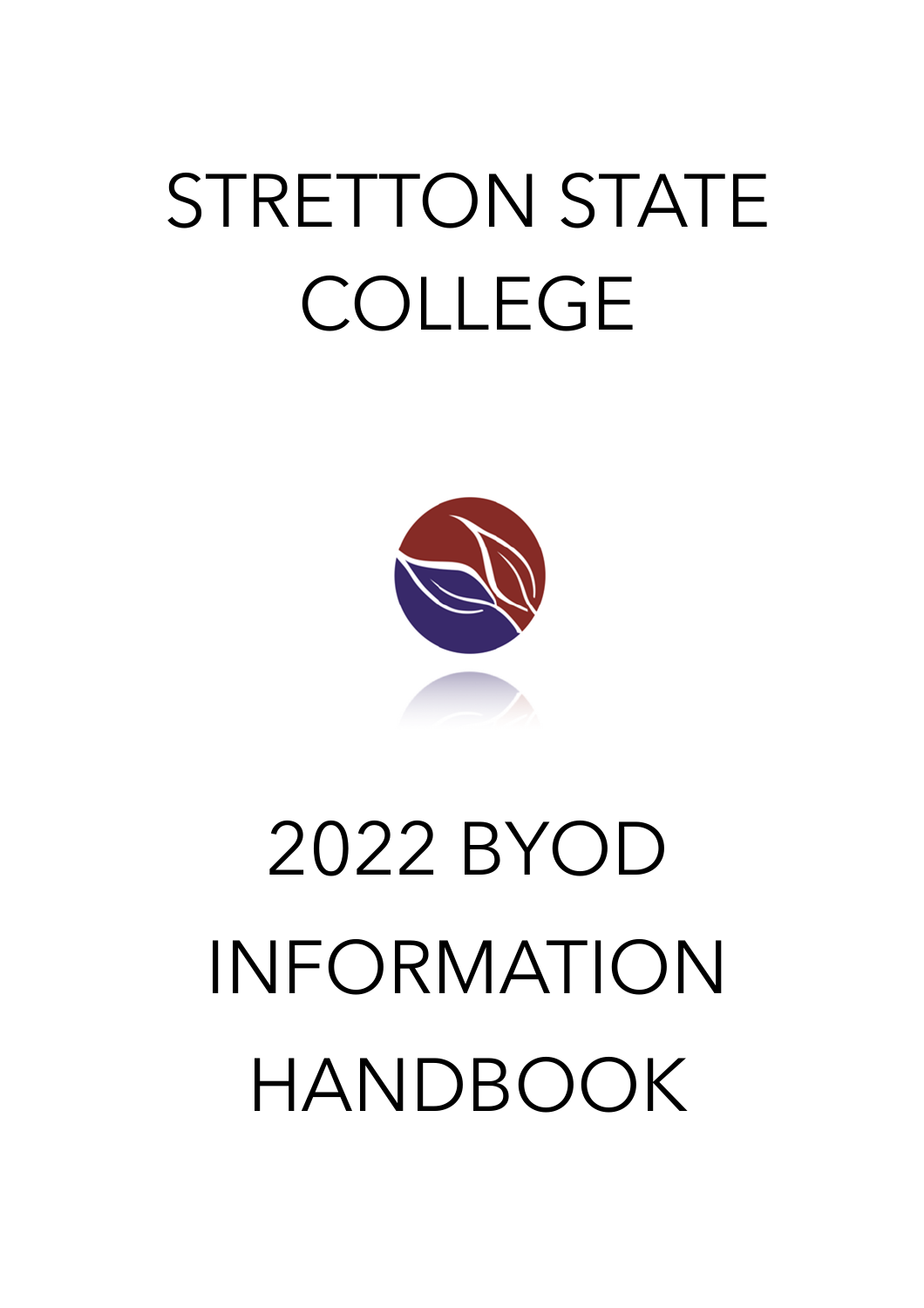## **BYOD at Stretton State College**

#### **Overview**

Over the past decade our students, as well as technology, have changed. These fundamental changes impact on what we teach and how students learn. It is therefore important to provide opportunities for students to develop the knowledge, skills and attitudes to prepare for a future in the 21st century. With students having 24/7 access to a digital device, learning will extend from the classroom to wide-reaching resources providing learning anywhere, anytime. With a powerful new tool set, students and teachers are able to engage in valuable new learning experiences. The Stretton State College BYOD program has been established with a goal to facilitate a digital learning environment for every student in Years 3 -12 at both school and home. We must provide students with the opportunity to be effective digital learners who become confident, creative and productive in a digital world.

#### **What is BYOD**

"Bring your own device (BYOD) refers to technology models where students bring a personally owned device to school for the purpose of learning. A personally owned device is any technology device brought into the school and owned by a student (or the student's family), staff or guests" (Alberta Education, 2012). Put simply, BYOD is a solution where students quite literally bring their own device to school in order to access the Internet and/or school network through a managed Wi-Fi connection, be it a smartphone, tablet, laptop or other device. There are various models for BYOD which can be adopted. In 2021 Stretton State College will continue to permit a range devices meeting a certain specification to connect to the college's wireless network to enable students to learn digitally. This may expand to include other devices pending infrastructure and future technology advancements. Stretton State College is proud to have been running a successful BYOD program since 2016.

### **BYOD Program at Stretton**

In 2021 the recommended device for Years 3-5 is an iPad. In years 6-12, students are welcome to bring any full screen device that meets the specification outlined in the BYOD Portal section of our website at <https://strettonsc.eq.edu.au/>.

Students with BYO devices (iPads, tablets and laptops) will have access to a filtered Internet connection, access to classroom content, and a connection to printers within the college. Students and parents/caregivers are asked to lend their support to this very valuable and innovative program. Strong support from parents and caregivers is paramount to ensuring the program is successful and that students gain maximum benefit for their learning.

#### **Initial Wi-Fi Connection - BYOx Link**

All devices must be set up at home before they can be used within the college. This procedure preloads the device with the wireless configuration so that the device will connect automatically when onsite. The following links contains videos on how to set up your child's device for use with the college. If you are unsure of your student's email address or password, then please make contact with their class teacher.

IPAD - BYOxLink - How to guide - iOS - Enrol your BYO device into Intune

<https://mediasite.eq.edu.au/mediasite/Play/bbe46710d2c24274a0a99cba446a92031d>

WINDOWS LAPTOP - BYOxLink - How to guide - Windows - Enrol your BYO device into Intune

<https://mediasite.eq.edu.au/mediasite/Play/715e41cecde3404488298ecca633f6ad1d>

APPLE LAPTOP - BYOxLink - How to Guide - MacOS - Enrol your BYO device Intune

<https://mediasite.eq.edu.au/mediasite/Play/a7d74c4e9d394f31b73f727a0c1e90fb1d>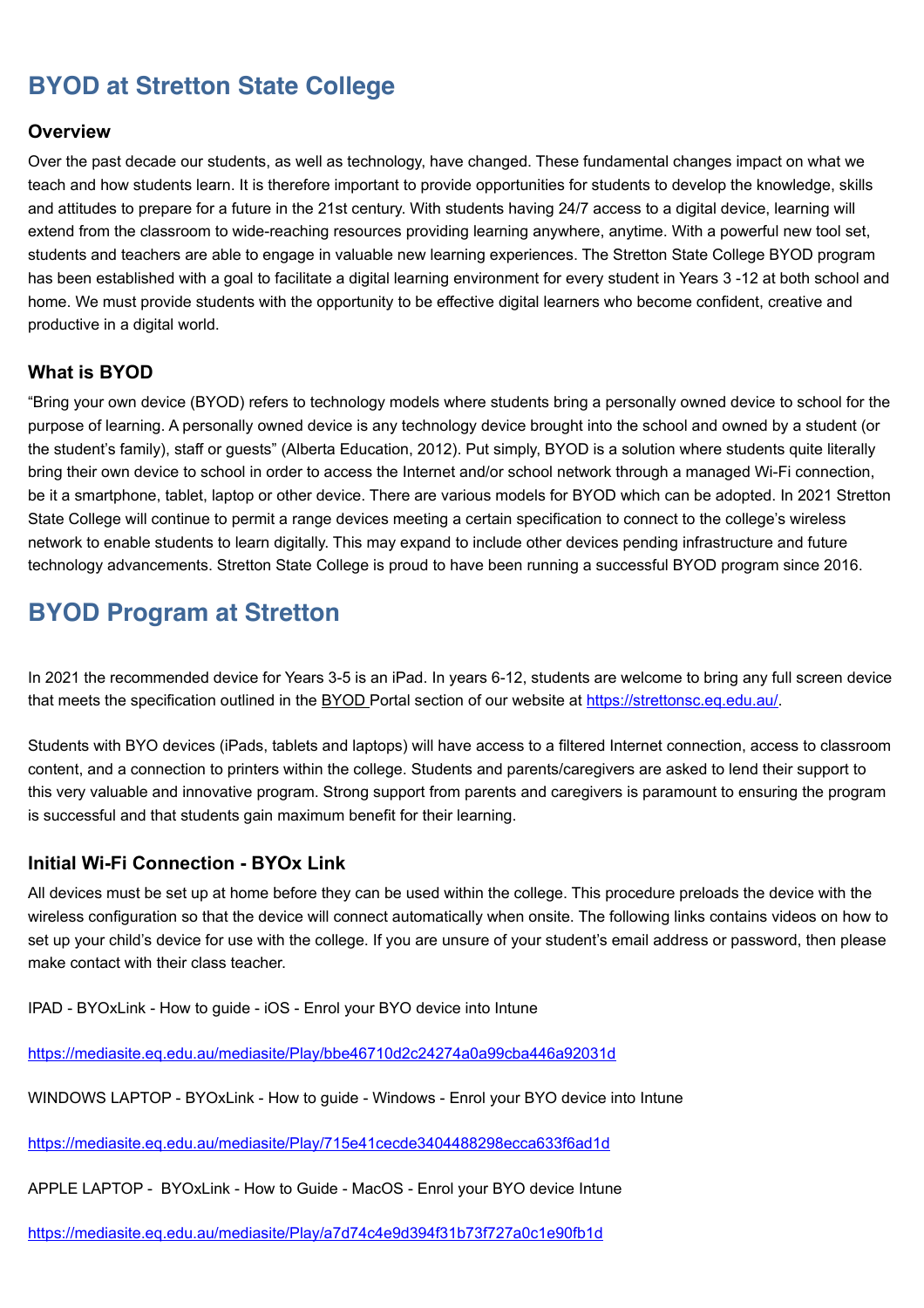#### **Minimum Device Specifications**

In order to provide a consistent experience for students, it is important the device meets the minimum standards recommended by our college, this will ensure the device is able to connect to the college network, to connect to our printing systems, and ensures that digital content used in the classroom is compatible with the chosen device. Please do not purchase a device unless you are sure the device meets the specifications..

#### **Purchasing a Device for BYOD**

The BYOD program relies heavily on the desire for students to bring their devices to the college on a daily basis. It is a good idea to purchase the device early so the student can become familiar with it and hit the ground running when they start in the new year.

Please read BYOD section of our website to ensure your device meets the required specifications. This "live" section of the website allows us to provide updated information as devices are added to the compatibility list.

When purchasing a device it is important to consider future technical support requirements. As part of the BYOD Program, technical support is provided for connectivity issues in connecting BYO devices to the school network. We are unable to provide technical support beyond this.

The College strongly recommends that families seek and provide their own warranty and insurance (accidental damage) protection for all BYO devices. Stretton State College cannot be responsible for any damage to the device.

Please note that the College will take all reasonable steps to connect private devices however it cannot take any responsibility if it is unable to connect a particular device.

Please investigate any tax rebate eligibility to ensure that you receive any credit you are entitled to.

Should you have any specific questions in regards to a particular device specification then please complete the pre-purchase checklist and email it to [BYOD@strettonsc.eq.edu.au](mailto:BYOD@strettonsc.eq.edu.au) or contact the Head of eLearning for assistance.

#### **Case Requirements**

All students are required to have a **robust** protective case for their device.

For students with iPads, a case is required as well as a protective sleeve or pouch. The case must protect the iPad from damage in the event it is dropped. The iPad case should have a screen protector built in otherwise it will require a screen protector. An iPad sleeve or pouch goes over the case and is essential to protect the device when in transit in the school bag and should adequately protect and prevent the iPad from being exposed to the elements.

Devices should always remain in their protective cases (and sleeve) during transport between classes and between school and home. When not in use they should also be in their protective case.

Students are expected to have name labels placed on the following locations:

- A name label easily visible on the case of the device.
- A key tag for the protective sleeve/pouch/case for ease of identification.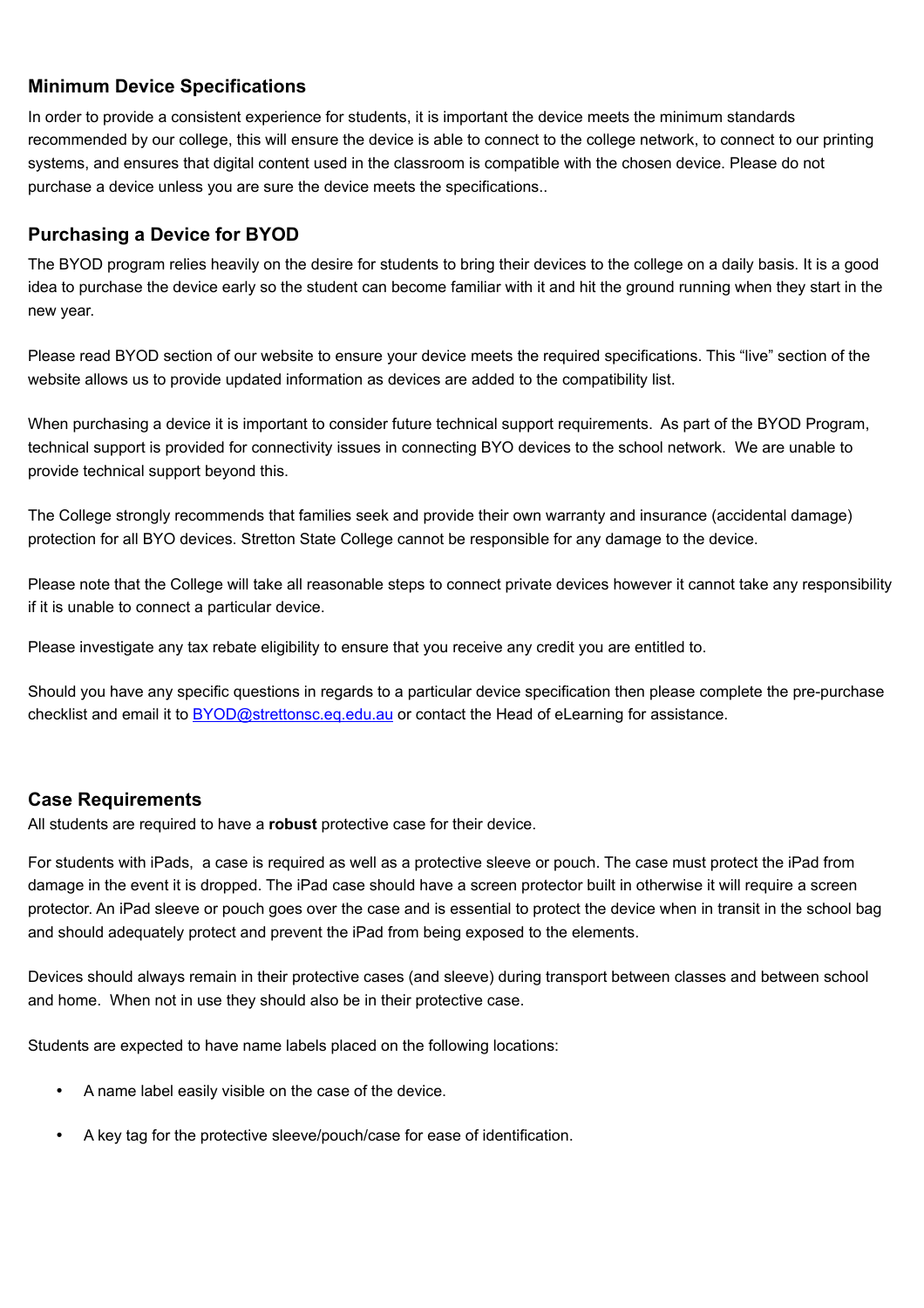#### **Software Requirements**

Software installation, with the exception of software packages distributed by Stretton State College, is the responsibility of the student/parents/caregivers. Valid licenses are required for all software present on your device.

A core set of applications will need to be installed on each device as well as specific year level applications. A list will be provided at the end of each school year.

It is critical that these applications are loaded onto your device before it is brought into the college. Without all applications present your child will not be able to operate effectively in class. If apps are missing the student may be advised to not bring the device again until they have been installed.

It is important that all devices have at least 2GB free (as a recommendation) at all times to ensure that there are no issues associated with a lack of free space on the device.

It is essential that students have created a passcode / password for their device and that this remains known to them only to ensure the security and safety of their device and their work.

Students may install or have parents install other applications onto their device. Please remember that Apple do not permit students under the age of 13 to create an Apple account. Students may have games or other apps on their devices but they are not permitted to use these during school hours. We recommend that families make use of Apple's Family Sharing and Screen Time features so that apps can be shared amongst siblings and so that parental controls can be established to limit screen time where appropriate.

It is important that there is no illegally downloaded media or software on the device.

Devices are never to be used to engage in illegal activity, including violation of copyright or other contracts.

#### **Microsoft Office 365**

A Microsoft Office 365 licence is available to all students at no cost. Microsoft Office 365 contains the products Word, Excel, PowerPoint, Outlook (desktop and online version), OneNote and access to OneDrive. Details on how to install, access and use can be found here: http://education.gld.gov.au/learningplace/help/home-computer-support.pdf

## **OneDrive**

#### **Sharing files**

Students can only share files with people who have an @eq.edu.au email address. This includes staff and students. To share a file, students will need to type the user's full @eq.edu.au email address.

With regards to file sharing, students should:

- only share files with people that they know;
- edit the sharing permissions to 'Specific People', so only people with whom the link is shared can access the file.
- check they have entered the email address accurately before sharing;
- only open files that have been shared with them by someone they know; and
- alert their teacher if they think someone has accidentally shared a file with them, or someone has shared files that are not appropriate.

#### **School vs Personal files**

Students should only use OneDrive to share school related files.

School related files include those that are created for the purpose of completing a class activity or an assignment.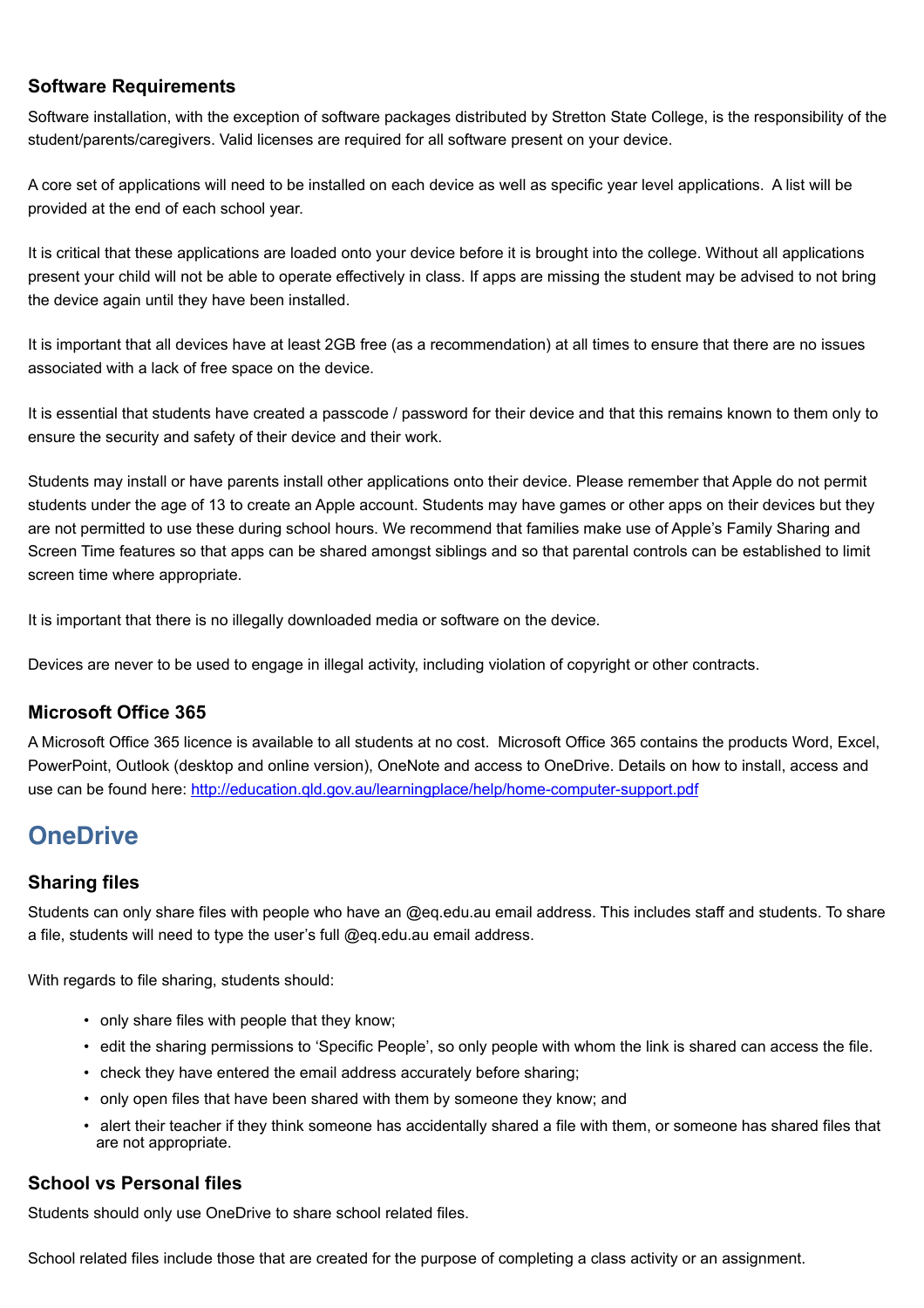Students should ask themselves, 'would I get in trouble or be embarrassed if my teacher saw this file?' If the answer is 'yes', then it is likely that the file should not be stored in the student's OneDrive.

Examples of files that would not be appropriate to store in OneDrive, include:

- your personal journal or diary (excluding one written as part of a class activity or
- assignment)
- your contact list (e.g., yours or your friends' addresses, emails, phone numbers,
- photos etc.)
- account credentials (e.g., social media user names and passwords)
- personal photos and media (e.g., video or sounds files of you, your family and
- friends).
- Games (excluding assignment related projects)
- Your personal movie or television collection

Students should check with their teacher/s if they're not sure whether a file should be stored in OneDrive.

#### **Syncing files**

Use of OneDrive can affect the school's internet speed. To avoid negative impacts, students should avoid:

- uploading large files, or large numbers of files to their OneDrive library during school hours
- inserting large images or attachments directly into OneNote Notebooks or Class Notebooks.

#### **Enrolment status**

When a student's enrolment status changes (e.g., following move to non-state school, Year 12 graduation), they will no longer be able to access their @eq.edu.au email or OneDrive library. Students must back up any files/emails they wish to keep prior to leaving the college.

## **College Technical Support**

College technicians will assist students in the BYOD program with the connection of their device to the school network and any ongoing connection issues. Because of the range of devices able to be used within the college, technical support is limited to:

- Connection of the device to the school wireless network
- Connection of the device to the college printers

College technicians are not able to support students with (but not limited to):

- Hardware faults
- Software issues
- Physical damage to your device
- Issues caused by viruses. (It is important to note that where a device potentially threatens the school network, it may be temporarily or permanently suspended from connecting).

On the primary campus, students are to contact their teacher if they require technical support or are experiencing any issues. On the secondary campus, students should visit our tech staff during their break.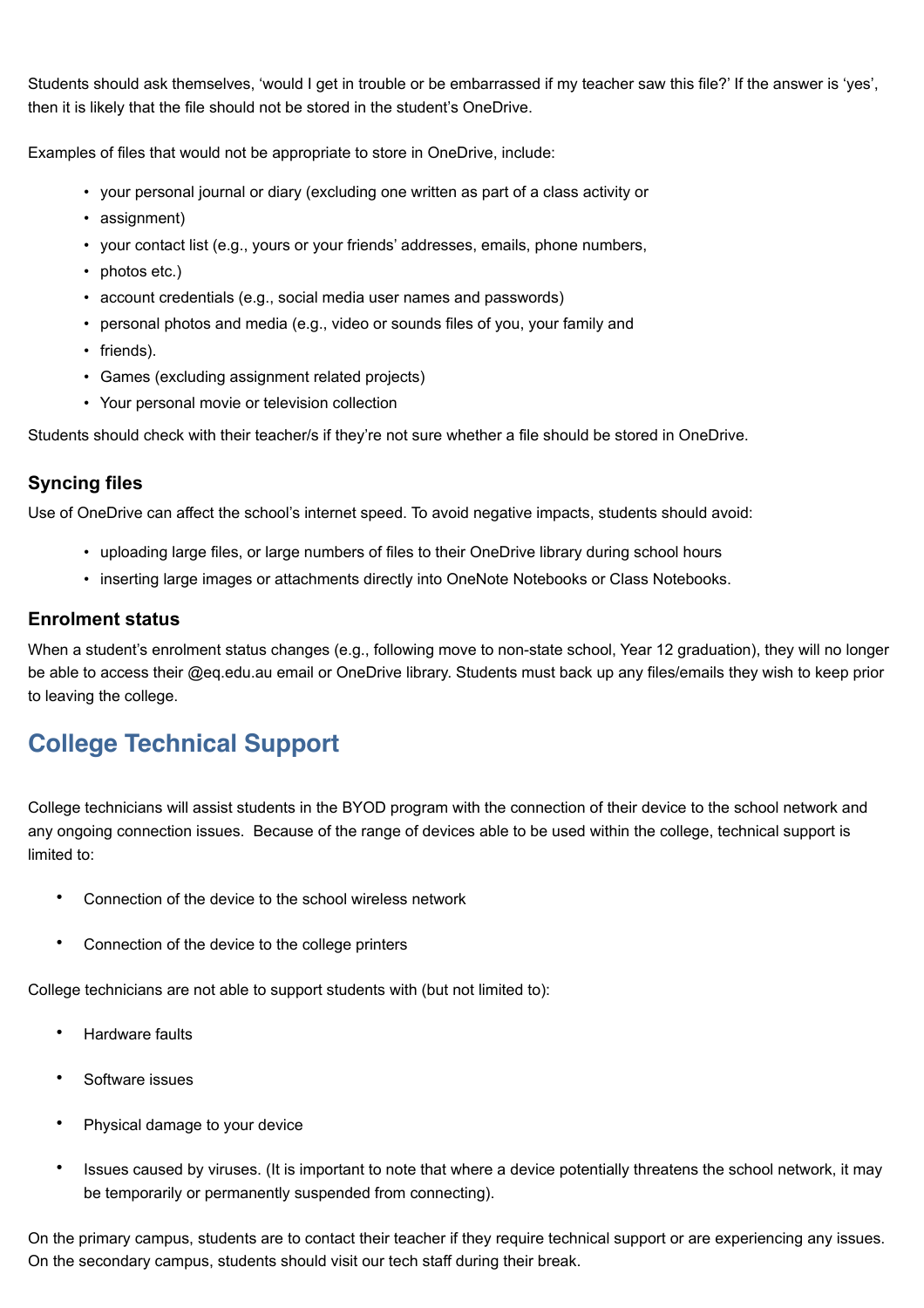## **General Care and Acceptable Use**

Students are responsible for the general care of their device.

#### **Use and care of your device**

- Bring your device to school each day fully charged.
- Hold your device with two hands when carrying it.
- It is recommended that food and drinks should not be next to your device when in use.
- Plugs, cords and cables should be inserted and removed carefully.
- Devices should be carried within their protective case where appropriate.
- Turn the device off before placing it in its bag.
- Devices should never be left unsupervised.
- Students are responsible for ensuring the battery is charged for school each day
- Avoid dropping or bumping your device.
- Don't place technology devices in areas that may get very hot.
- Don't get devices wet. Even though they may dry and appear to operate normally, the circuitry could slowly corrode and pose a safety hazard.
- Follow all instructions given by staff.
- Avoid exposing your device to direct sunlight or sources of heat such as desk lamps, dust, dirt, rain, liquids or moisture, heavy shock or vibration

#### **Protecting the screen**

- Carrying devices with the screen open should be avoided.
- Avoid poking at the screen even a touch screen only requires a light touch.
- Do not place anything near the device that could put pressure on the screen.
- Avoid placing anything on the keyboard before closing the lid.
- Avoid placing anything in the carry case that could press against the cover.
- Only clean the screen with a clean, soft, dry cloth or an anti-static cloth.
- Don't clean the screen with a household cleaning product.

#### **Charging of Devices**

Students generally do not have the opportunity to charge their device during class and it is expected that devices used within the college have sufficient battery power to last an entire day. Your device is to be fully charged before the commencement of each school day. WH&S requirement limit the availability of access to charging stations within the college. Students may charge their devices during lunch times at the provided charging stations subject to availability.

#### **Mobile Data Networks (eg, 3G, 4G, 5G) and Internet Tethering**

Mobile network tethering, wireless internet access points and inbuilt data connectivity can provide students with an UNFILTERED network connection within the school grounds. These types of internet connections need to be disabled before arrival at school as the college cannot monitor or take responsibly for content accessed via these methods.

#### **Printing**

Students will be able to print via print drivers installed on their laptop (if compatible) or via a web page available within the college. Students begin each term with \$5 credit (approximately 166 B&W A4 prints) assigned to their account. Any further printing will require the account to be topped up at the college cash office.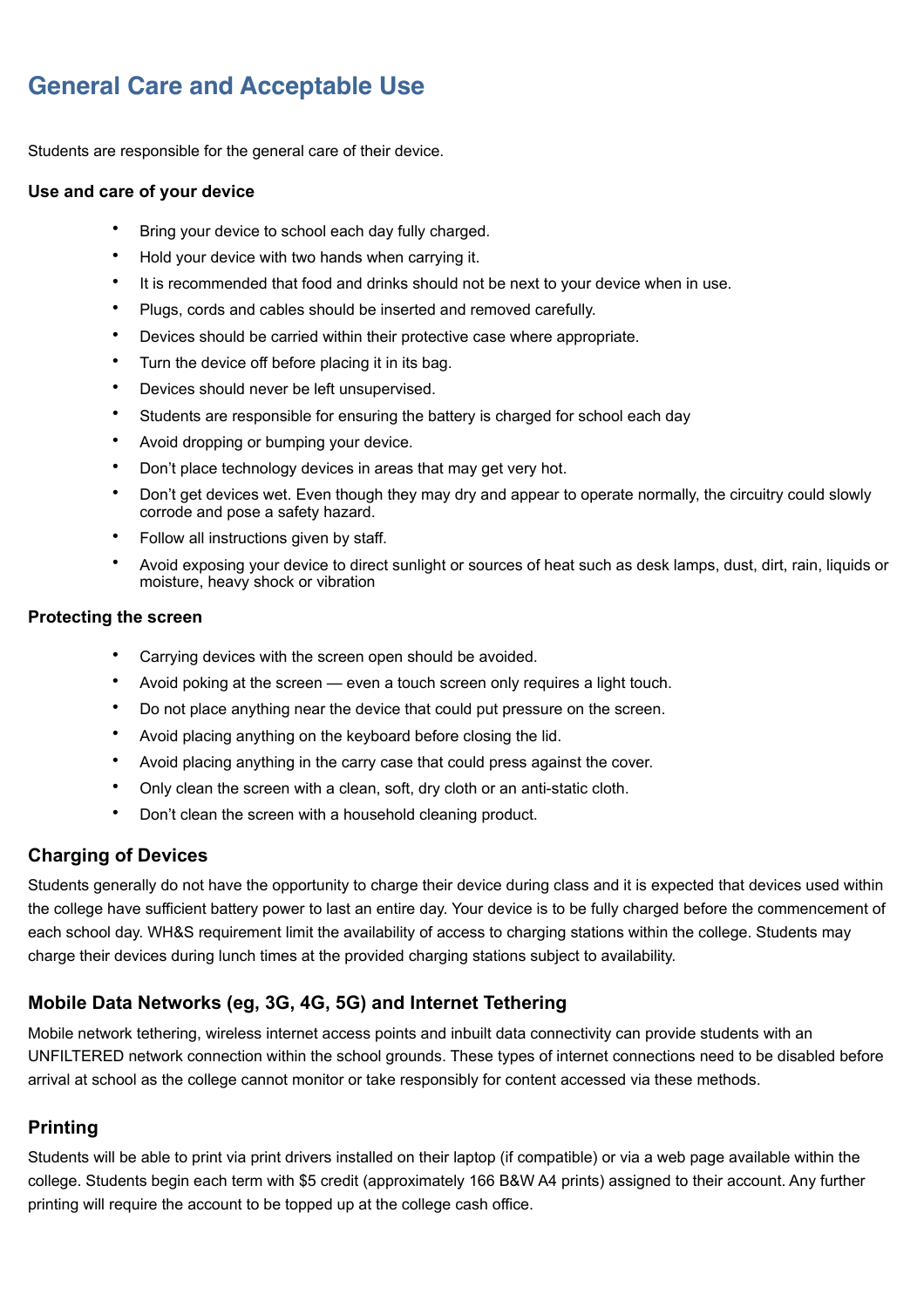## **Safety and Security**

Students are responsible for the security and use of their device whilst at the College.

#### **Security of Devices**

Students are to remain with their devices at all times and they are only to be used in class with the support of your teacher.

Students may take the sleeves/pouches containing devices into classrooms once their teacher has opened the classroom for the day. Students must otherwise stay with their bag and device.

Under no circumstances should devices be left unsupervised.

#### **Passwords**

Each student at Stretton State College has their own unique user account.

Passwords must not be obvious or easily guessed. They must be kept confidential, and changed when prompted or when known by another user.

Personal accounts cannot be shared. Students should not allow others to use their personal account for any reason.

When using desktop computers, students should log off at the end of each session to ensure no one else can use their account.

#### **Cybersafety**

At any time, if a student believes they have received a computer virus or spam (unsolicited email), or they have received a message that is inappropriate or makes them feel uncomfortable, they must inform their teacher, parent and/or caregiver as soon as is possible.

Students and parents are encouraged to explore and use the Government's e-safety website to understand, take appropriate precautions and learn how to deal with any cybersafety issues. You can find this information at the link below:

#### <https://www.esafety.gov.au/>

Parents are also encourage to visit and explore the Government iParent website for guidance with using safety settings on your family's web-connected devices, tips for choosing movies and games and strategies for keeping young people safe online.

#### <https://www.esafety.gov.au/parents>

Students must seek advice if another user seeks personal information, asks to be telephoned, offers gifts by email or asks to meet a student.

Students must never initiate or knowingly forward emails, or other messages, containing:

- A message sent to them in confidence
- A computer virus or attachment that is capable of damaging the recipients' computer
- Chain letters or hoax emails
- Spam (such as unsolicited advertising).

Students must never send or publish:

• Unacceptable or unlawful material or remarks, including offensive, abusive or discriminatory comments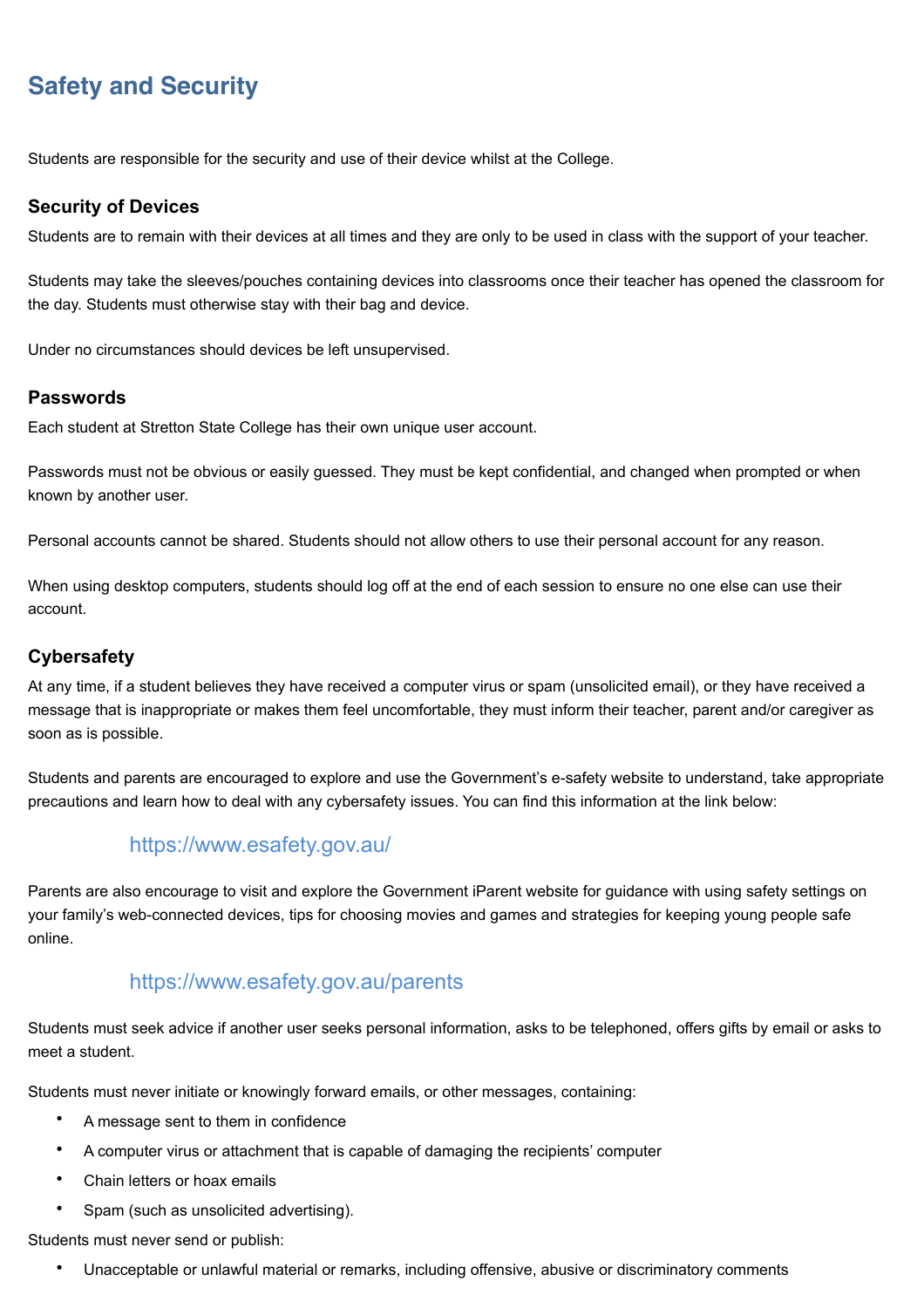- Sexually explicit or sexually suggestive material or correspondence
- False or defamatory information about a person or organisation.

Students must not engage in cyberbullying, which may include threats, bullying or harassment of another person. Cyberbullying, regardless of where it happens, will be dealt with in accordance with Education Queensland's Policies and incidents will be reported to the police where required.

#### **Digital Communication Tools**

For BYO Devices, we require that instant messaging and audio / video communication features **are not used within the college**, (as outlined in the BYOD Rules for Students) which includes but is not limited to Skype, Facebook, or iMessage. No attempts should be made to use such services on BYO devices within the college or whilst connected to the DET network.

#### **Web Filtering**

An internet filtering solution provides DET with the ability to restrict access to inappropriate material on DET's network.

Content filtering is active only whilst the device is connected to the school's wireless network.

To help keep students safe, we do not permit students to use their own 3G or 4G mobile data connection whilst on campus. Any content accessed in this manner will not be filtered.

It is important to remember filtering systems are not foolproof and do not replace the need for care when students are online. Parents, caregivers and students are encouraged to visit the e-safety site above to learn more.

Students must not use VPN software or similar to bypass or attempt to bypass filtering restrictions.

#### **Privacy and Confidentiality**

It is important that students do not publish or disclose the email address of a staff member or student without that person's explicit permission.

The student should not reveal personal information including names, addresses, photographs, credit card details or telephone numbers of themselves or others.

Students must not record, photograph or film any students or school personnel without the express permission of the supervising teacher. Identifying images, audio content and personal information must not be uploaded to the internet or leave the school (this information may be saved on the school server only).

It should also be ensured that privacy and confidentiality is maintained by not disclosing or using any information in a way that is contrary to any individual's interest.

#### **Intellectual Property and Copyright**

Students should never plagiarise information and shall observe appropriate copyright clearance, including acknowledging the original author or source of any information used. It is also important that the student obtain all appropriate permissions before electronically publishing other people's works or drawings. The creator or author of any material published should always be acknowledged.

Material being published on the internet or intranet must have the approval of the principal or their delegate and have appropriate copyright clearance.

#### **Data Security and Backups**

Students must understand the importance of backing up data securely. Should a hardware or software fault develop, assignment work that has taken a considerable time to prepare may be lost.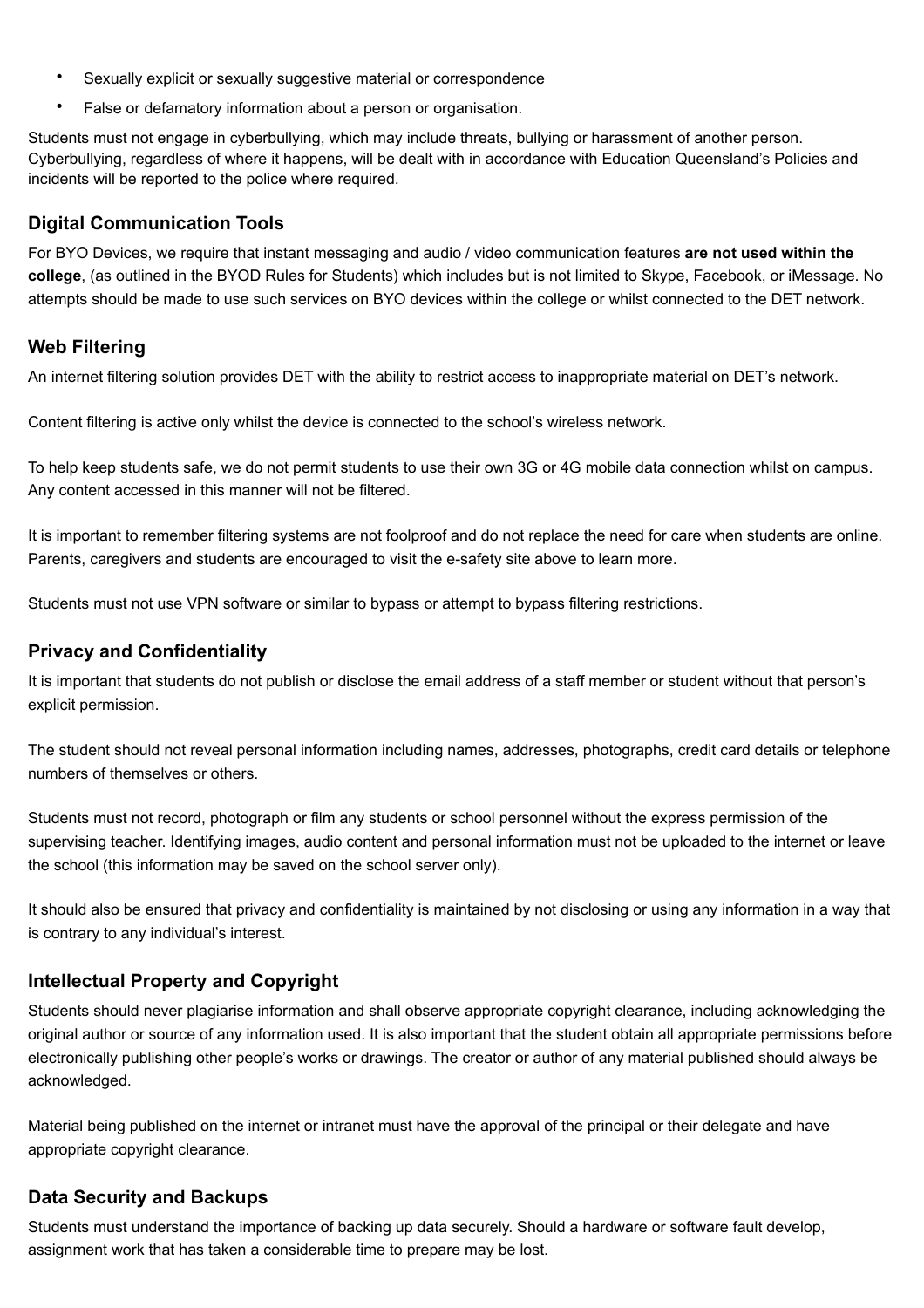The student is responsible for the backup of all data. While at school, students are able to save data to their personal OneDrive account. They are also able to save data locally to the device for use away from the school network. The backup of this data is the responsibility of the student and should be backed-up on an external device, such as external hard drive or "cloud" based storage.

Students should also be aware that, in the event that any repairs need to be carried out, the contents of the device may be deleted when the device is repaired / replace by your products vendor.

#### **Monitoring of Use**

Students should be aware that all use of internet and online communication services can be audited and traced to the account of the user.

All material on the device is subject to audit by authorised school staff. If at any stage there is a police request, DET will comply with all legislative requirements.

#### **Internet Use**

Students are required to report any Internet site accessed that they consider to be inappropriate.

Any suspected security breach involving students, users from other schools, or from outside the Queensland DET must also be reported to the school.

#### **Damage or loss of equipment**

Devices are used within the college at your own risk. It is important to ensure that devices are insured against theft, damage or loss in order to avoid unexpected expenses. Many home insurance policies allow you to specify coverage for mobile devices and we strongly recommend taking advantage of this.

Any software or hardware issues, vandalism, damage, loss or theft of the device **must be reported immediately** to the school.

Devices with dangerously cracked screens are not to be used within the College.

#### **Daily Usage**

Unless specifically advised otherwise by their teacher, students should bring their device every day. Devices will only be used when they are best fit for current learning outcomes. No other student will be permitted to nor should be using your child's device within the college.

#### **Before and After School Usage**

Students on the Gowan Primary Campus are not permitted to used their device on school grounds before or after school without the express permission of a teacher and under their direct supervision. Devices are not to be removed from school bags until students are in their classroom and their teacher has directed them to do so.

Students on the Secondary Illaweena Campus are free to use their device at any time so long as they do so in accordance with the BYOD Rules for Students (Below).

#### **Lunchtime Usage of iPads**

Students on the Gowan Primary Campus are not to use their device at lunch unless arranged and supervised by a teacher.

Students on the Secondary Illaweena Campus are free to use their device at any time so long as they are following the BYOD Rules for Students (Below).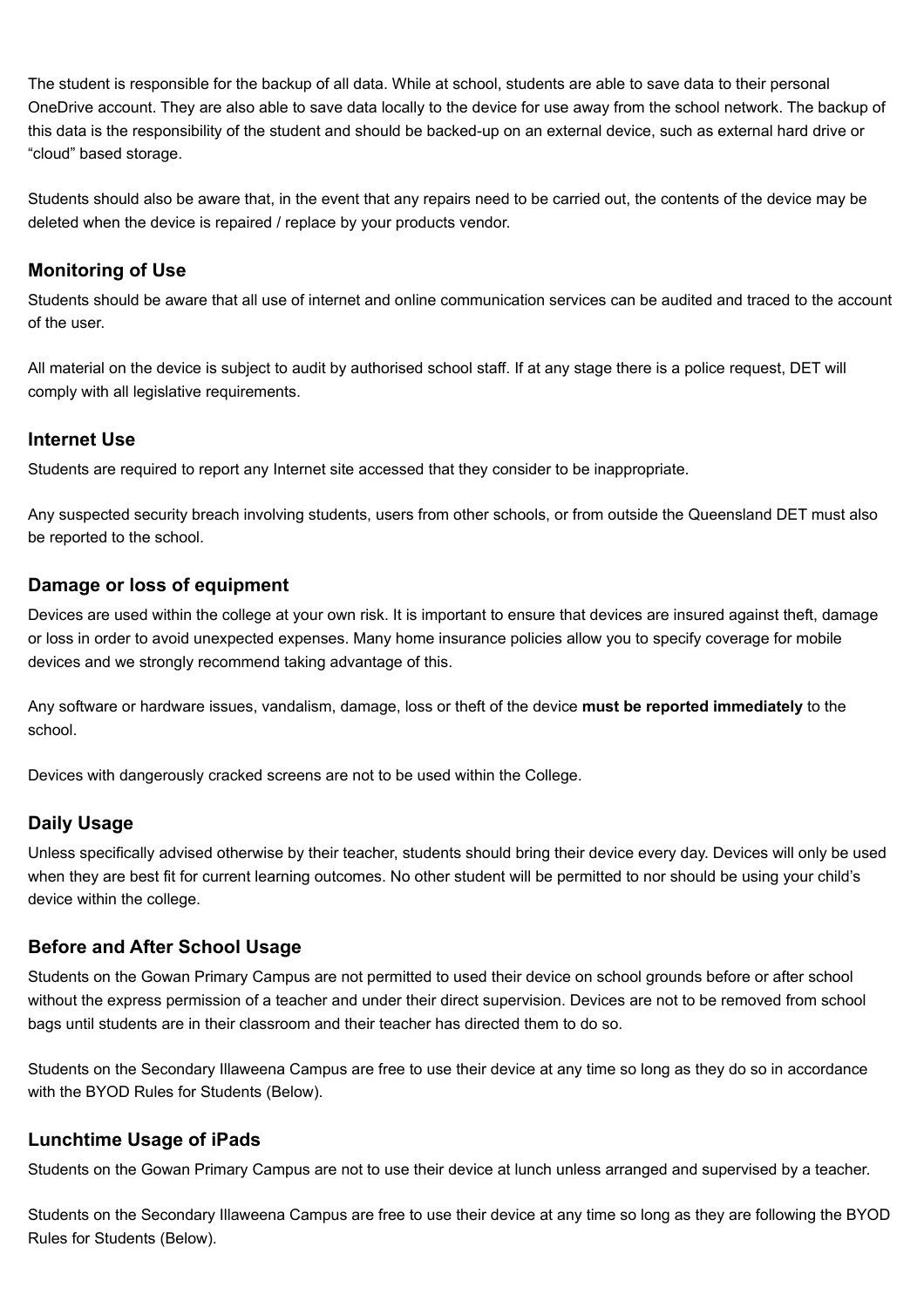#### **Outside School Hours Care**

Students who attend Outside Hours School Care should follow the directions of supervisors and follow all school procedures. Devices should only be used in designated areas for homework purposes if permitted to do so.

#### **Misuse and breaches of acceptable usage**

Students should be aware that they are held responsible for their actions while using the Internet and online communication services. Students will be held responsible for any breaches caused by other person(s) knowingly using their account to access Internet and online communication services.

The **misuse** of Internet and online communication services **may result in disciplinary action** which includes, but is not limited to, the withdrawal of access to services and/or device.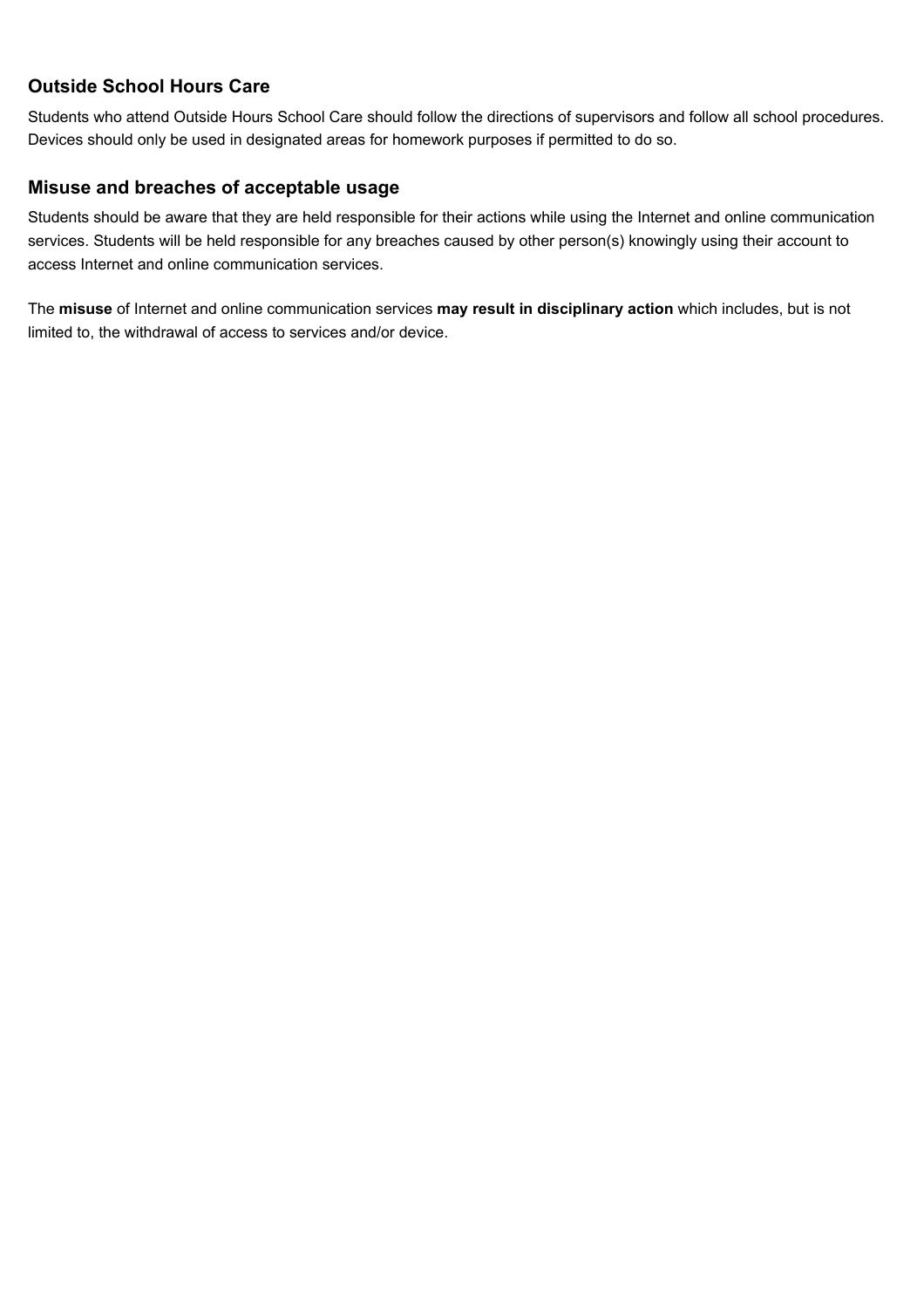## Stretton ICT Responsible Use Policy

Upon enrolment at Stretton State College, all students and parents/caregivers are required to sign the *Stretton State College ICT Responsible Use Policy.*

This policy also forms part of this agreement. The Responsible Use Policy conditions apply to the use of the device and Internet both on and off the school grounds.

Communication through the Internet and online communication services must also comply with the *Student Code of Conduct* which is available on the school website.

There are a few conditions that students must adhere to, these include but are not limited to the following. Students should not:

- create, participate in or circulate content that attempts to undermine, hack into and/or bypass the hardware and/or software security mechanisms that are in place
- share a mobile data network connection (e.g. 4G/5G) with themselves or others on school premises and will ensure that this feature is disabled prior to coming to school
- use unauthorised programs and intentionally download unauthorised software, images or music
- intentionally damage or disable computers, computer systems or Queensland DET networks
- use the device for unauthorised commercial activities, political lobbying, online gambling or any unlawful purpose
- Note: Students' use of Internet and online communication services can be audited and traced to the account of the user

#### Period of Participation

The College agrees to provide access to the student/caregiver from the date soon after this agreement is signed by all parties and arranged payment schedules are met.

The agreement may be ended earlier, at the College's absolute discretion, if:

- The student is no longer enrolled at the College
- The student is excluded from the College
- The parent and/or caregiver fails to comply with the **BYOD Rules for Students**, the College's *ICT Responsible* Use Policy or the Student Code of Conduct.